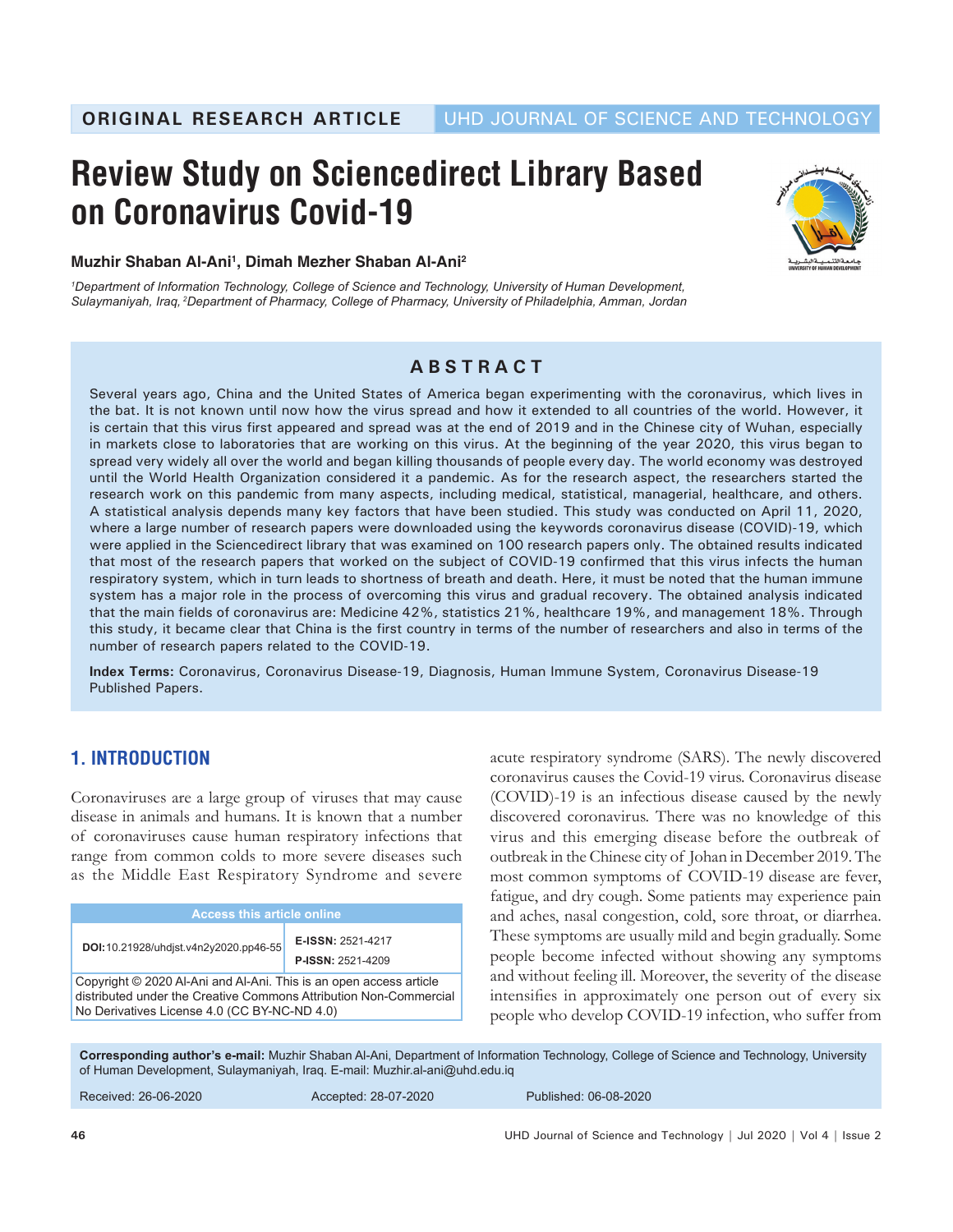difficulty breathing. The risk of the elderly and people with basic medical problems such as high blood pressure, heart disease, or diabetes is severe. About 2% of people who have contracted the disease have died. People with fever, cough, and difficulty breathing should seek medical care. The term "incubation period" refers to the period from infection with the virus to the onset of symptoms of the disease. Most estimates of the incubation period for COVID-19 disease range from 1 to 14 days, usually lasting 5 days. These estimates will be updated as more data becomes available.

A section of Kingston University's Microbiologists has concluded that a coronavirus attacks two specific groups of cells in the lungs. One of these cells is called a goblet cell, and the other is called a ciliated cell. They explain that the goblet cells produce the mucus that forms a moisturizing layer on the respiratory canal, which is important to help maintain the moisture of the lungs, and thus maintain health. The ciliary cells are cells with hairs that point upward, and their function is to shovel any harmful substance suspended in mucus, such as bacteria, viruses, and dust particles, toward the throat to get rid of them. Coronavirus, on the other hand, infects these two groups of cells, which is observed with SARS, Professor Felder says. Felder added that the coronavirus infects these cells and begins to kill them, and its tissues begin to fall and collect in the lungs, and the lungs begin to become obstructed, which means that the patient has pneumonia. Then, the body's immune system is trying to respond because it realizes that the body is under attack, and this may lead to an overload of immunity, and then the immune system makes a major attack that damages healthy tissues in the lung, and this also may make breathing more difficult. The virus not only attacks the lungs but also the kidneys, which may lead to kidney failure and later death. The World Health Organization considered COVID-19 as a pandemic disease which means an epidemic that has spread over a large area that is prevalent through an entire county, continent, or the whole world.

This work aims to introduce a brief study of COVID-19, in addition to analysis the published papers in this field.

# **2. MATERIALS AND METHODS**

This section including: COVID-19 mechanism, published papers on COVID-19, results, and analysis.

#### **2.1. COVID-19 Mechanism**

COVID-19 virus get in the human body via many ways: Eyes, nose, and mouth (Fig. 1):

- Via eyes: In this case, the virus has two main pathways that exit through tears or enter the lacrimal sac, then reach the nasal cavity and mouth, then go to the stomach and end with gastric juices or enter the respiratory system.
- Via nose: In this case, the virus is either expelled through the mucus or enters the respiratory system.
- Via mouth: In this case, the virus enters the stomach and kills them, or enters the respiratory system.

When the virus enters the respiratory system, it settles into the lung, where it begins to attack cells there. At that time, the immune system begins to attack the virus, and this leads to many accumulations in the lung that lead to a deficiency in the work of the lung. This means shortness of breath and sometimes leads to death.

#### **2.2. Published Papers on COVID-19**

COVID-19 key word is used is applied on Sciencedirect library at April 11, 2020 in which appeared 1741 published papers, all these papers are published in 2020. To determine this this work, 100 papers were focused onto be studied as shown in Fig. 2. To analyze these hundreds published papers, the first look at them was as follows: Eighty-nine (89%) papers have been downloaded and the study has been done on it, eight (8%) papers we could not download, two



**Fig. 1.** Coronavirus disease-19 virus entering the human body.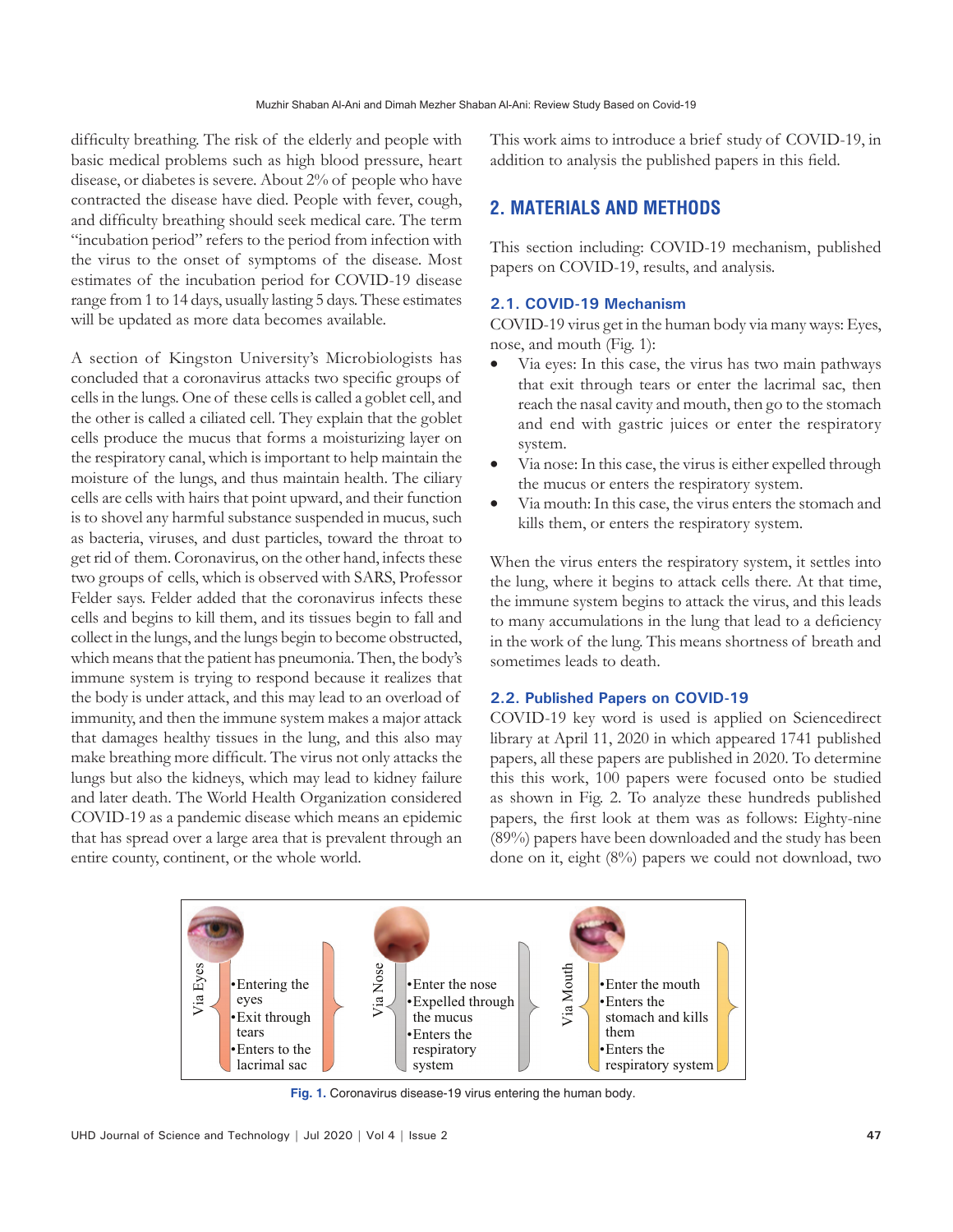duplicated (2%) papers, and finally one repeated (1%) paper. In general, 11% of the papers are canceled and 89% of the papers are considered to be studied.

## **3. RESULTS AND ANALYSIS**

Table 1 includes data on the published research papers that have been studied. This table was divided into several fields to clarify the quality of research and on any topic in which it was focused, these fields are paper ID, topic of the paper, applied method, and applied database, in addition to the country, in which the study was conducted and the country to which the researcher belongs.

Whatever was the area of interest, they are related to the medical part of COVID-19. The field of research area regarding to the score is divided into four main categories: Medicine 37 (42%), statistics 19 (21%), healthcare 17 (19%), and management 16 (18%). Medicine category including: Treatment 22 (60%), diagnosis 6 (16%), clinical 5 (14%), emergency 1 (2.5%), hepatic 1 (2.5%), surgical 1 (2.5%), and arrhythmia 1 (2.5%). Statistical category including many fields in statistical analysis. Health-care category including: Health approach 5 (30%), health workers 3 (17%), personal health 3 (17%), community pharmacies 2 (12%), health-care provider 2 (12%), global health 1 (6%), and national care 1 (6%). Management category including: Recommendation 6 (38%), patient management 3 (19%), control 2 (13%), pharmaceutical care management 1 (6%), internet hospital 1 (6%), emergency 1 (6%), clinical management 1 (6%), and reorganization 1  $(6\%)$ .

The most important categories are related to the country in which the study was conducted and the country to which the researcher belongs. The country to which the researcher belongs is focusing on 25 countries and China settles on



**Fig. 2.** Published papers on coronavirus disease-19.

the top, as shown in Fig. 3. The score of the researchers by country related to COVID-19 is sorted top to bottom: China 37%, USA 12%, France 7%, Taiwan 7%, Canada 5%, UK 5%, Italy 5%, India 4%, and Spain 2%, and the rest of countries are 1%.

The country in which the study was conducted is focusing on 20 countries and also China settles on the top, as shown in Fig. 4. The score of the published research papers by country related to COVID-19 is sorted top to bottom: China 37%, Global 27%, USA 12%, France 7%, Taiwan 7%, Canada 5%, UK 5%, Italy 5%, India 4%, and Spain 2%, and the rest of countries are 1%.

As a result of the previous research and studies obtained, it was found that the coronavirus has effected various places in the human body, and this virus has many different effects, including its effect on the lung and respiratory system. In general, its effect on heart murmurs, as well as on microvascular clots, in addition to other effects such high temperatures, intestinal disturbances, vomiting, and other disorders.



**Fig. 3.** Country to which the researcher belongs.



**Fig. 4.** Country in which the research was conducted.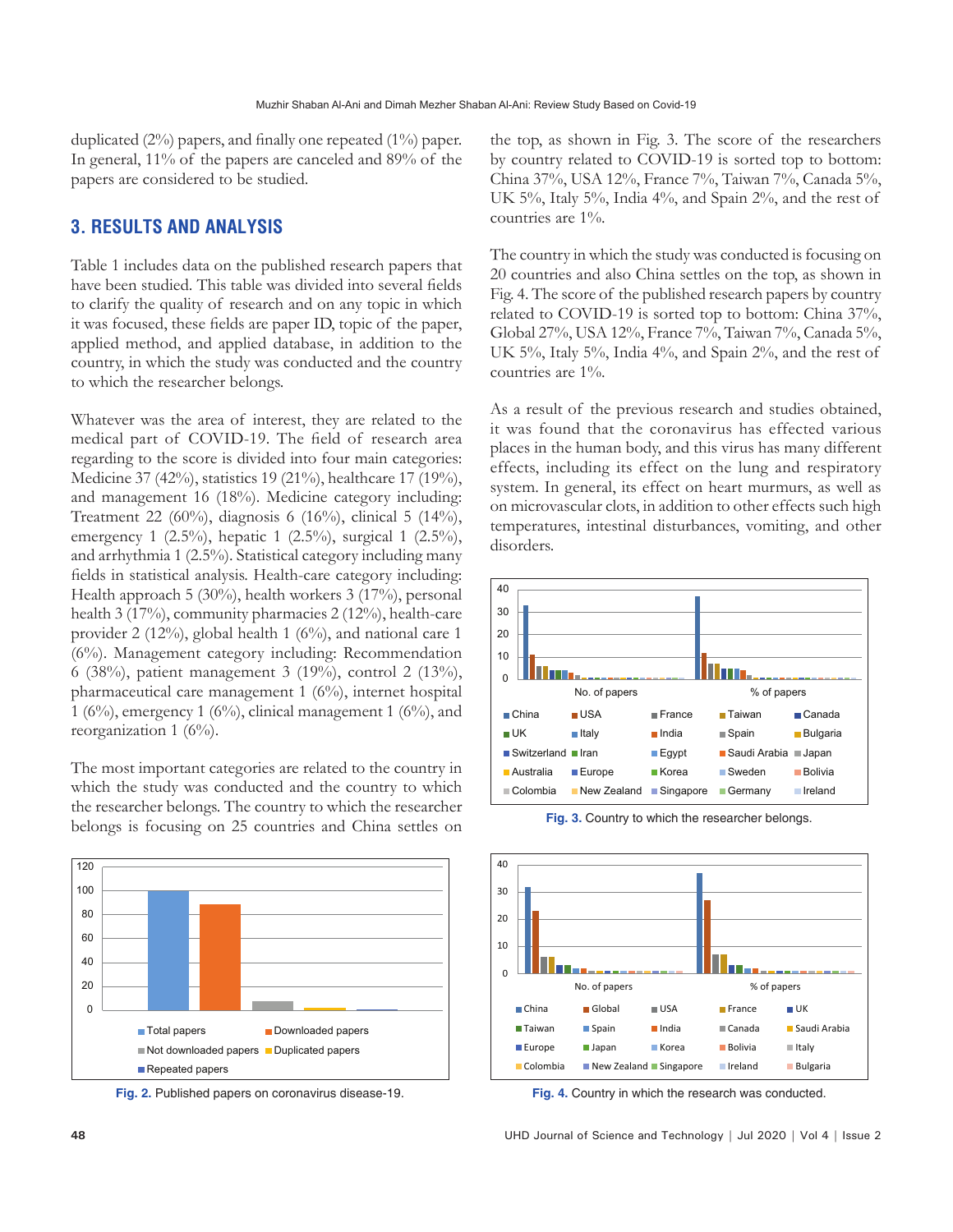| Paper ID                                  | Topic                                                                       | Applied method                                                                       | Applied database                                                | Researcher<br>by country | Search by<br>country |
|-------------------------------------------|-----------------------------------------------------------------------------|--------------------------------------------------------------------------------------|-----------------------------------------------------------------|--------------------------|----------------------|
| Akram et al. [1]                          | Statistical analysis                                                        | Systematic review immunotherapy for<br>COVID-19                                      | Web of Science, PubMed, Scopus                                  | Iran                     | Global               |
| Kai et al. [2]                            | Medicine (clinical trial)                                                   | anxiety in patients with COVID-19<br>Effects of muscle relaxation on                 | Chest CT using hypnotic drugs                                   | China                    | China                |
| Tianmin et al. [3]                        | Statistical analysis                                                        | Characteristics of COVID-19                                                          | Data collected from Chinese<br>Center for Disease               | China                    | China                |
| [Sherief et al. [4]                       | gastrointestinal involvement)<br>Medicine (Hepatic and                      | Characteristics of liver biochemical<br>with COVID-19                                | Published COVID-19 case studies                                 | Egypt                    | Global               |
| Riyanti et al. [5]                        | Statistical analysis                                                        | Building resilience against COVID-19                                                 | Published works on COVID-19                                     | Japan                    | Global               |
| Andrew et al. [7]<br>Zhenyu et al. [6]    | Medicine (surgical)<br>Statistical analysis                                 | Modification of head and neck<br>Vicarious traumatization<br>treatment paradigms     | Published works on COVID-19<br>Collected data                   | China<br>USA             | Global<br><b>USA</b> |
| Cheng et al. [8]                          | Medicine (Arrhythmia)                                                       | COVID-19 and inherited arrhythmia<br>syndromes                                       | ECG collected data                                              | Europe                   | Europe               |
| Verónica et al. [9]                       | (Recommendations of<br>Management                                           | COVID-19 and kidney transplant<br>patients                                           | Data collected from Nephrology<br>Clinical Management Unit,     | Spain                    | Spain                |
| Jun et al. [10]                           | Medicine (Clinical progression)<br>pandemic)                                | COVID-19 and radiological COVID<br>improvement                                       | Data collected from Clinical and<br>laboratory (CT images)      | China                    | China                |
| Rosa et al. [11]                          | (Recommendations of<br>Management<br>pandemic)                              | Techniques and Transplantation and<br>Nursing areas                                  | Data collected from (SEPAR) and<br>(AEER)                       | Spain                    | Spain                |
| Juan et al. [12]                          | (Recommendations of<br>Management<br>pandemic)                              | Impact of the COVID-19 pandemic in<br>the population.                                | Collected cases from Hospitals<br>and the Ministry of Health    | Bolivia                  | <b>Bolivia</b>       |
| Siyuan et al. [13]                        | (Recommendations of<br>Management<br>pandemic)                              | Management of burn wards                                                             | Data collected from Institute of<br><b>Burn Research</b>        | China                    | China                |
| Li et al. [14]                            | Medicine (diagnosis and<br>treatment of COVID-19)                           | Internet of things-aided diagnosis and<br>treatment of coronavirus                   | Collected existing data and<br>questionnaires                   | China                    | China                |
| Arnaud et al. [15]                        | Medicine (diagnosis and<br>treatment of COVID-19)                           | management of cancer during the<br>CCAFU recommendations on the<br>COVID-19 epidemic | Data collected from many French<br>associations                 | France                   | France               |
| Li-sheng et al. [16]                      | prevention of knowledge<br>Medicine (treatment and<br>surrounding COVID-19) | Systematically summarizes                                                            | Data collected from current<br>published evidence               | China                    | China                |
| Kai et al. [17]                           | Statistical analysis                                                        | A randomized controlled study                                                        | Data collected from two groups<br>before and after intervention | China                    | China                |
| Cuiping et al. [18]                       | Statistical analysis                                                        | Systematic Review                                                                    | Collected data from PubMed<br>database                          | China                    | Global               |
| Andrew et al. [19]                        | Medicine (diagnosis)                                                        | Tomography for COVID-19 Pandemic<br>Use of Cardiac Computed                          | Data collected from US Centers                                  | <b>JSA</b>               | Global               |
| Priya et al. [20]                         | Healthcare (health workers)                                                 | Challenges for the Allergist/<br>Immunologist                                        | Data collected from health-care<br>resources                    | <b>JSA</b>               | <b>ASU</b>           |
| Xinyao et al. [21]                        | $\frac{1}{5}$ on<br>Medicine (Clinical Tria<br>COS-COVID                    | clinical trials on COVID-19                                                          | Collected clinical trial protocols on<br>COVID-19               | China                    | China                |
| Domenico et al. [22]<br>Zuhua et al. [23] | iosis<br>Medicine (Chest diagn<br>Statistical analysis<br>COVID-19)         | Compare chest HRCT lung signs<br>Application of the ARIMA model                      | COVID-2019 epidemic dataset<br>Collected Chest HRCT images      | China<br><b>Italy</b>    | Global<br>China      |

(*Contd*...)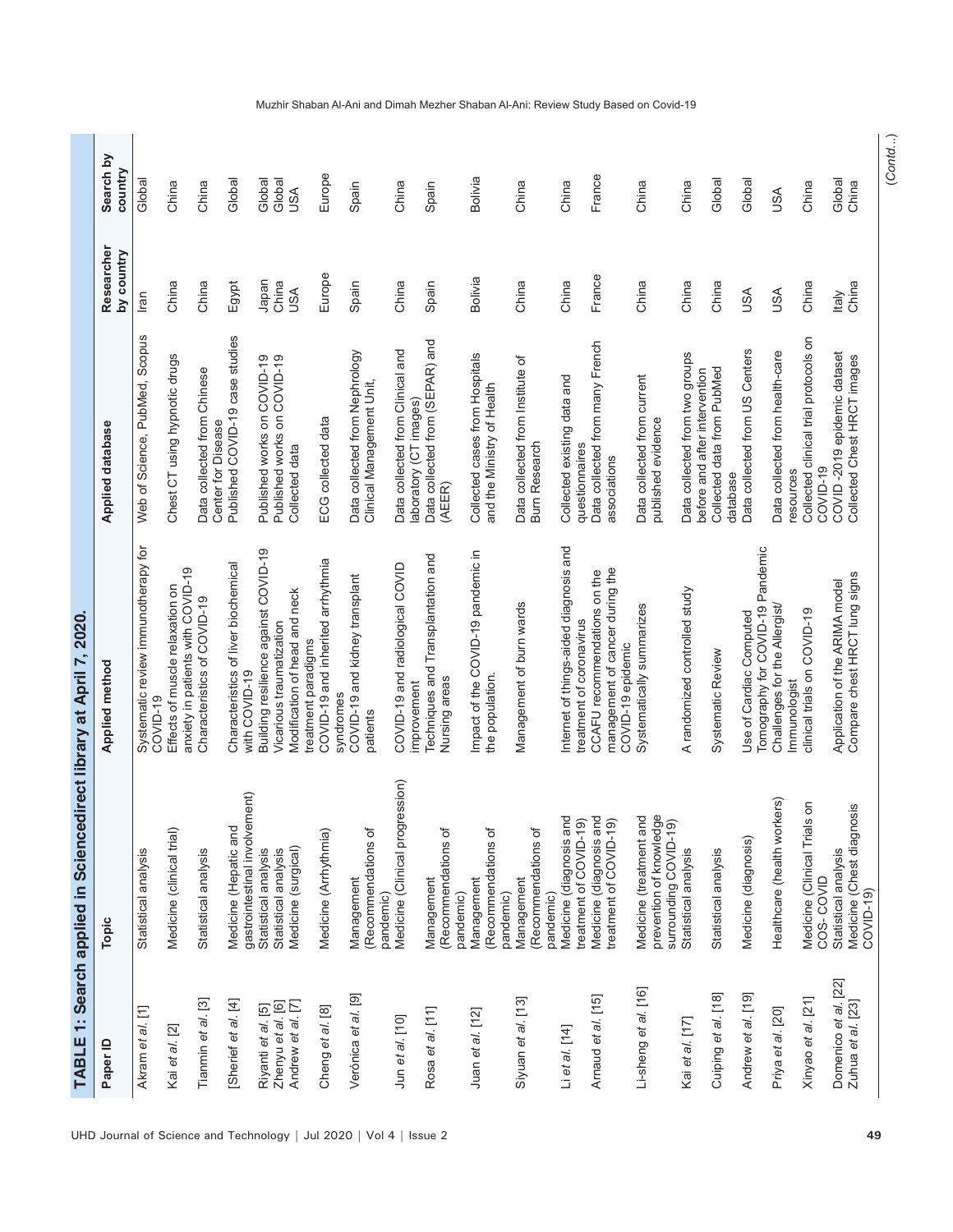| Paper ID                                       | Topic                                                        | <b>Applied method</b>                                                             | <b>Applied database</b>                                          | Researcher<br>by country | Search by<br>country   |
|------------------------------------------------|--------------------------------------------------------------|-----------------------------------------------------------------------------------|------------------------------------------------------------------|--------------------------|------------------------|
| Jing et al. [24]                               | Statistical analysis                                         | Systematic review                                                                 | and Web of<br>PubMed, EMBASE,<br>sciences databases              | China                    | Global                 |
| Qanta et al. [25]                              | (Recommendations of<br>Management<br>pandemic)               | Hajj through the situation with<br>COVID-19                                       | Literature data collected                                        | <b>JSA</b>               | Saudi Arabia           |
| Stéphane et al. [26]                           | health)<br>Healthcare (Personal                              | Changes in care of home artificial<br>nutrition patients during the<br>COVID-19   | Collected data treating COVID-19<br>patients                     | France                   | France                 |
| Wenjun et al. [27]                             | Statistical analysis                                         | Cluster sampling of students via<br>COVID-19 epidemic                             | Medical College in China                                         | China                    | China                  |
| Shio-Shin et al. [28]<br>Christian et al. [29] | Medicine (treatment)<br>Medicine (treatment)                 | Treatment options for COVID-19<br>Effects of chloroquine against<br>COVID-19      | Collected cases<br>Collected cases                               | Taiwan<br>France         | France<br>Taiwan       |
| Aparna at al. [30]                             | health)<br>Healthcare (Personal                              | Respiratory medics or ICU                                                         | Collected data from NSAIDs in<br>COVID-19                        | $\leq$                   | š                      |
| Xiaoping et al. [31]                           | Medicine (treatment)                                         | Nucleic acids testing and chest CT<br>examination                                 | Collected case study                                             | China                    | China                  |
| Shao et al. [32]                               | Medicine (treatment)                                         | Pneumonia and COVID-19                                                            | Collected Chest X-ray and Chest<br>CT images                     | Taiwan                   | Taiwan                 |
| Qianying et al. [33]<br>Kai et al. [34]        | Statistical analysis<br>Statistical analysis                 | Conceptual model for (COVID-19<br>Clinical features of COVID-19                   | Comparison young and middle-<br>Collected cases<br>aged patients | China<br><b>ASU</b>      | China<br>š             |
| Philippe et al. [35]                           | Medicine (treatment)                                         | Using Hydroxychloroquine and<br>azithromycin                                      | Collected data from patients                                     | France                   | France                 |
| Dandan et al. [36]<br>Pedro et al. [37]        | Healthcare (community<br>Medicine (treatment)<br>pharmacies) | Health system from the community<br>Responses in cytokine<br>pharmacies           | Collected severe cases<br>Collected cases                        | Colombia<br><b>ASU</b>   | Colombia<br><b>USA</b> |
| Wei-Hsuan et al. [38]                          | Medicine (treatment)<br>Medicine (treatment)                 | Impact of the virus on the individual<br>Novel COVID                              | Collected severe cases and<br>Two cases are collected            | Taiwan                   | Taiwan<br>China        |
| Jason et al. [39]                              |                                                              |                                                                                   | deaths                                                           | Canada                   |                        |
| Lana et al. [40]                               | Healthcare (health-care<br>provider)                         | Specialist Palliative Care Service                                                | care clinicians data collected                                   | New Zealand              | <b>Zealand</b><br>New  |
| Muhammad et al.<br>$[41]$                      | Medicine (treatment)                                         | Drug development process                                                          | GISAID database                                                  | China                    | China                  |
| Wang et al. [42]                               | Management (pharmaceutical<br>care management)               | Drug Supply Management                                                            | Data collected                                                   | China                    | China                  |
| Alexis et al. [43]                             | Medicine (treatment)                                         | Medicine in Drug Discovery                                                        | Historical data of intensive care<br>ii                          | <b>ASU</b>               | USA                    |
| Weston et al. [44]                             | (Recommendations of<br>Management<br>pandemic)               | predict The COVID-19 epidemic                                                     | Collected data cases                                             | Canada                   | China                  |
| Nan-Yao et al. [45]<br>Kiesha et al. [46]      | Medicine (treatment)<br>Statistical analysis                 | Reducing the magnitude of the<br>Clinical course of COVID-19<br>COVID-19 outbreak | Collected data cases in Wuhan<br>Collected data cases            | Taiwan<br>China          | China<br>China         |
| Pradip et al. [47]                             | Medicine (treatment)                                         | Pandemic and Pregnancy                                                            | Data collected from National<br>University of Singapore          | Singapore                | Singapore              |

(*Contd*...)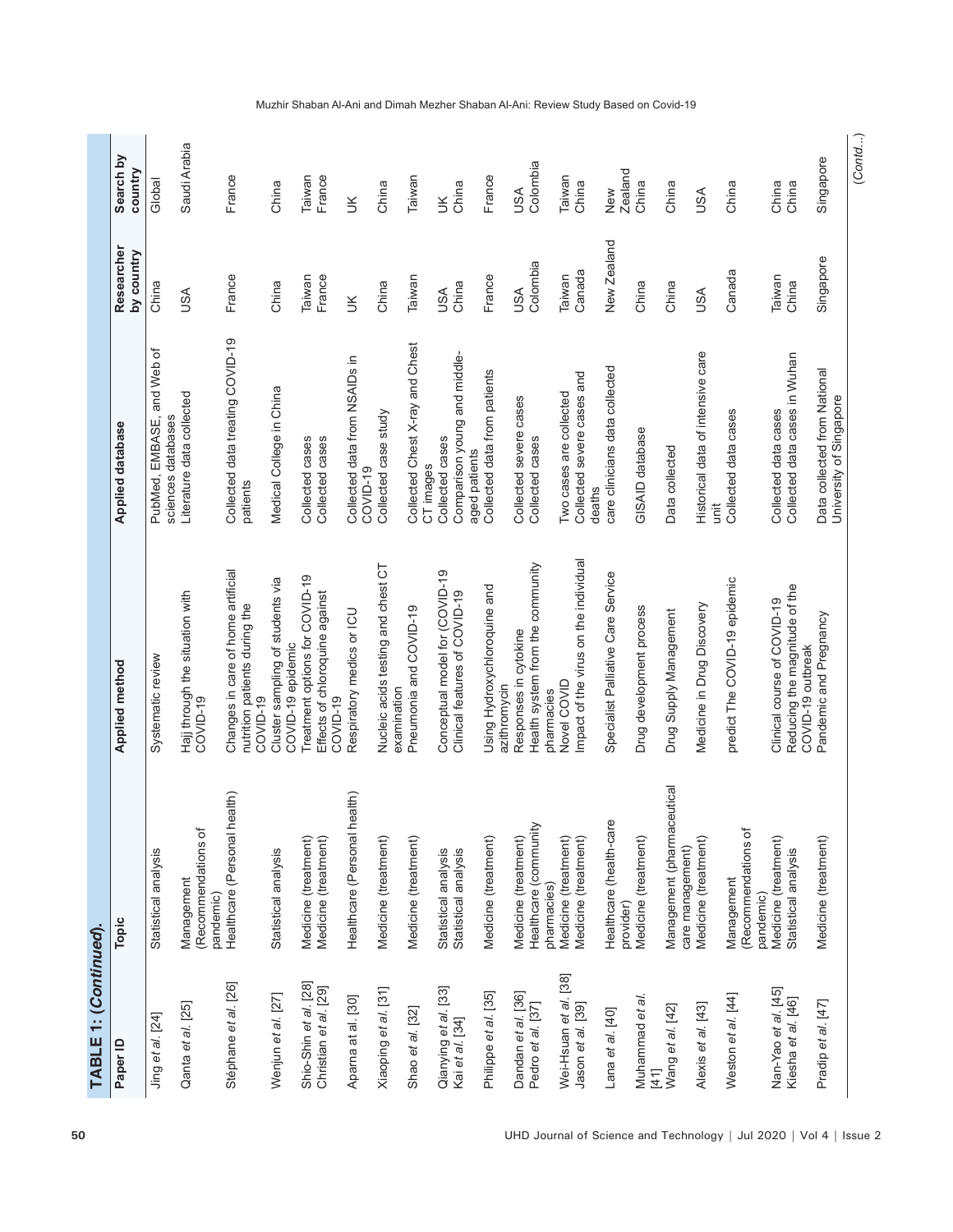| Paper ID                                    |                                                               |                                                                                  |                                                              |                           |                      |
|---------------------------------------------|---------------------------------------------------------------|----------------------------------------------------------------------------------|--------------------------------------------------------------|---------------------------|----------------------|
|                                             | Topic                                                         | <b>Applied method</b>                                                            | Applied database                                             | Researcher<br>by country  | Search by<br>country |
| Tuech et al. [48]                           | Medicine (treatment)                                          | Digestive and oncological surgery<br>during the COVID-19                         | Data collected from PMSI                                     | France                    | France               |
| Muh-Yong et al. [49]                        | Management (control)                                          | nterrupting COVID-19 transmission                                                | Collected data                                               | Taiwan                    | Global               |
| Claudio et al. [50]                         | Management (control)                                          | Survive via pandemic                                                             | Collected data                                               | <b>Italy</b>              | <b>Italy</b>         |
| Elissa et al. [51]                          | Healthcare (health approach)                                  | Healthcare system through<br>COVID-19                                            | Collected data from PubMed                                   | USA                       | China                |
| Yichun et al. [52]                          | Statistical analysis                                          | Kidney disease with death of patients<br>with COVID-19                           | Data from Chinese National<br>Health Commission              | China                     | China                |
| Dmitry et al. [53]                          | Statistical analysis                                          | Simulation-based analysis on the                                                 | Selected cases                                               | Germany                   | Global               |
| Shuangyi et al. [54]                        | hospital)<br>Management (Internet                             | Fighting against COVID-19<br>coronavirus outbreak                                | Selected cases                                               | China                     | Global               |
| Lixiang et al. [55]                         | Statistical analysis                                          | Propagation analysis and prediction                                              | Data collected from many areas                               | China                     | Global               |
| Chih-Cheng et al.<br>[56]                   | Statistical analysis                                          | Epidemic and the challenges                                                      | Data collected                                               | Taiwan                    | Global               |
| Weiyi et al. [57]                           | Statistical analysis                                          | Cardiovascular burden of coronavirus                                             | Literature data                                              | USA                       | Global               |
| Xiaoyang et al. [59]<br>Shuai et al. [58]   | Management (Emergency)<br>management (clinical<br>management) | Emergency Procedures<br>Role in the treatment                                    | Data from 4 hospitals in Wuhan<br>ECMO database              | China<br>China            | China<br>China       |
| Kai et al. [60]                             | Healthcare (health workers)                                   | Protect healthcare workers from<br>COVID-19                                      | Collected data                                               | China                     | China                |
| Zaiwei et al. [61]                          | Healthcare (community<br>pharmacies)                          | Guidance from clinical experience                                                | Chinese database                                             | China                     | China                |
| Matthias et al. [62]                        | Medicine (common clinical                                     | Lung cancer radiotherapy during the                                              | Collected data of six lung cancer                            | Switzerland               | Global               |
|                                             | scenarios)                                                    | COVID-19 pandemic                                                                | cases                                                        |                           |                      |
| Russell et al. [63]                         | (Recommendations of<br>Management<br>pandemic)                | Systematic review                                                                | Literature data from WHO                                     | š                         | Global               |
| Kaustuv et al. [64]                         | Healthcare (health approach)                                  | Impact of COVID-19 epidemic                                                      | Infected cases data                                          | India                     | India                |
| Geoffrey et al. [66]<br>Pascal et al. [65]  | Management (Patient<br>Medicine (treatment)                   | Role of Chest Imaging<br>Literature review                                       | Radiological data<br>Collected data                          | Canada<br><b>Italy</b>    | Global<br>Global     |
|                                             | Management)                                                   |                                                                                  |                                                              |                           |                      |
| Tao et al. [68]<br>Ali et al. [67]          | Healthcare (personal health)<br>Medicine (treatment)          | Probable Pangolin with COVID-19<br>Emergency cases                               | Data collected from RNA-seq<br>Several dental cases          | Saudi Arabia<br>China     | Global<br>China      |
| Razvigor [69]                               | Medicine (treatment)                                          | Dermatologic aspects of COVID-19<br>infection                                    | Collected skin data                                          | <b>Bulgaria</b>           | <b>Bulgaria</b>      |
| Jiajia et al. [70]                          | Medicine (treatment)                                          | Clinical Study of Mesenchymal Stem<br>Cell Treatment                             | Collected imaging scan                                       | China                     | China                |
| Murray et al. [71]                          | Healthcare (health workers)                                   | Recommends healthcare workers                                                    | Collected MRI                                                | Ireland                   | Ireland              |
| Stephen et al. [72]<br>Alice et al. [73]    | Management (Reorganization)<br>Medicine (emergency)           | Unprecedented disruption of lives<br>Survey                                      | Data collected from STATA 16.0<br>Data collected from CIPOMO | Australia<br><b>Italy</b> | Global<br>China      |
| Sung-Wan et al. [75]<br>Praveen et al. [74] | Medicine (treatment)<br>Medicine (treatment)                  | Using psychoneuroimmunity against<br>Baricitinib as a potential drug<br>COVID-19 | Biochemical data collected<br>Data collected                 | Korea<br>India            | Korea<br>India       |
| Ritesh et al. [76]                          | Management (patient                                           | Review of treatment of coronavirus                                               | Collected current literature                                 | India                     | Global               |
| Huai-liang et al. [77]                      | Healthcare (health approach)<br>management)                   | Public health measures                                                           | Collected data Facemask with                                 | China                     | China                |
|                                             |                                                               |                                                                                  | COVID-19                                                     |                           |                      |

#### Muzhir Shaban Al-Ani and Dimah Mezher Shaban Al-Ani: Review Study Based on Covid-19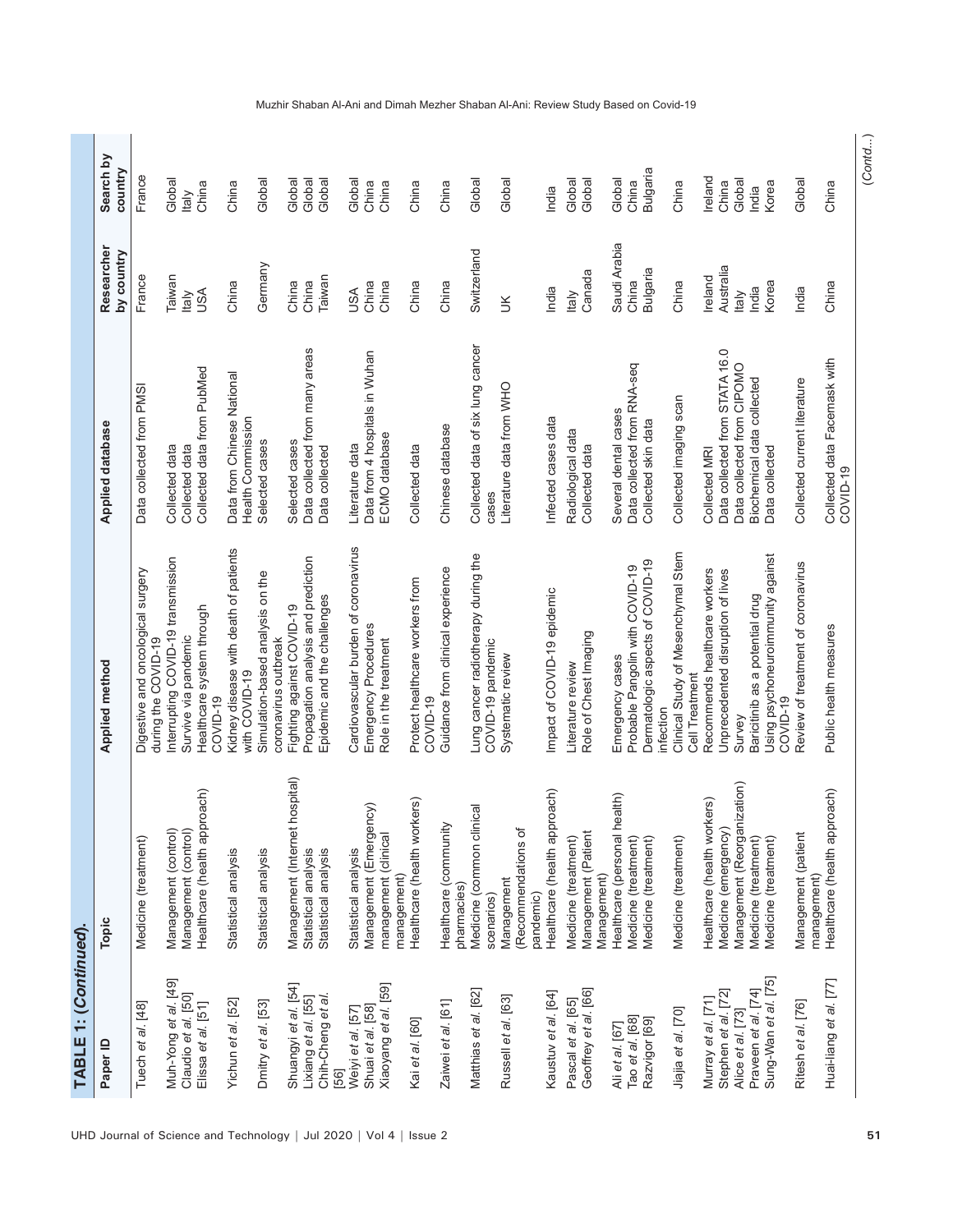| TABLE 1: (Continued). |                               |                                                   |                                       |                          |                      |
|-----------------------|-------------------------------|---------------------------------------------------|---------------------------------------|--------------------------|----------------------|
| Paper ID              | Topic                         | <b>Applied method</b>                             | <b>Applied database</b>               | Researcher<br>by country | Search by<br>country |
| Rupsa et al. [78]     | Healthcare (health approach)  | MFM Guidance for COVID-19                         | Collected common indicators of<br>MFM | USA                      | USA                  |
| Annelies et al. [79]  | Healthcare (Global health)    | Contain the COVID-19 outbreak                     | Collected cases                       | $\breve{\preceq}$        | Global               |
| Tianshi et al. [80]   | Management (patient           | Expert consensus during COVID-19                  | Data collected from Interventional    | China                    | China                |
|                       | management)                   |                                                   | Oncology Branch of China              |                          |                      |
| Sheng et al. [81]     | Statistical analysis          | data-driven analysis                              | Official website Ministry of Health,  | China                    | Japan                |
|                       |                               |                                                   | Japan                                 |                          |                      |
| Chun et al. [82]      | Medicine (diagnosis)          | Evaluation on Thin-Section CT                     | CT collected images                   | China                    | China                |
| Ronan et al. [83]     | Healthcare (Nutritional care) | Expert opinion to manage<br>hospitalized patients | Expert opinion                        | France                   | France               |
| Chunqin et al. [84]   | Medicine (diagnosis)          | Diagnosis of COVID-19                             | CT images data collected              |                          | China                |
| Metcalfe et al. [85]  | Medicine (treatment)          | Mesenchymal stem cells                            | Clinical data collected               | China<br>UK              | $\leq$               |
| Marvi et al. [86]     | Medicine (treatment)          | Keratoconjunctivitis and COVID-19                 | Collected cases                       | Canada<br>USA            |                      |
| Ronald et al. [87]    | Healthcare (health approach)  | Health belief model                               | Collected cases                       |                          | Canada<br>USA        |
| Mohamed et al. [88]   | Healthcare (health approach)  | Unknown COVID-19                                  | Collected data                        | Sweden                   | Global               |
| Nan et al. [89]       | Statistical analysis          | Pregnant women with COVID-19                      | Collected data from Tongji            | China                    | China                |
|                       |                               |                                                   | Hospital in Wuhan                     |                          |                      |

We know that coronavirus (COVID-19) started in China, so most of the research must begin and continue in this country to find a treatment for this disease. In spite of all the ongoing research papers on this subject, so far there is no effective treatment for this disease, on the other hand, all efforts are combined to achieve this goal and overcome this pandemic.

# **4. CONCLUSIONS**

December 2019 was the start of an outbreak of coronavirus (COVID-19) in Wuhan, China. Then, at the beginning of the year 2020, this virus began to spread across the countries of the world gradually, as it appeared in all countries within only 2 months. During the spread of the coronavirus, researchers began working on this virus in different aspects and disciplines. This paper is based on a number of key factors that have been studied such as: Topic, applied method, applied database, researcher by country, and search by country. This search was applied on Sciencedirect library and conducted on April 11, 2020. In this work, a focus was placed on a hundred research papers, including 899 downloaded and 11 research papers that we could not download, so this work is focused on research papers that were obtained only. As a conclusion of this work, a huge number of research papers are published in these 2 months and this research papers has been divided into four main categories: Medicine 42%, statistics 21%, healthcare 19%, and management 18%. Each of these categories also was divided into many sub-categories that related to narrow fields. Furthermore, it is clear that China settles on the top of the country in which the study was conducted and also on the top of the country to which the researcher belongs.

# **5. ACKNOWLEDGMENT**

On this occasion, we would like to extend our sincere thanks and appreciation to the Sciencedirect database that contributed to supporting the research of COVID-19 by providing research papers without fees.

# **REFERENCES**

- [1] A. A. Jafari and S. Ghasemi. "The possible of immunotherapy for COVID-19: A systematic review". *International Immunopharmacology*, vol. 83, p. 106455, 2020.
- [2] K. Liu, Y. Chen, D. Wu, R. Lin and L. Pan. "Effects of progressive muscle relaxation on anxiety and sleep quality in patients with COVID-19". *Complementary Therapies in Clinical Practice*, vol. 39, p. 101132, 2020.
- [3] T. Xu, C. Chen, Z. Zhu, M. Cui and Y. Xue. "Clinical features and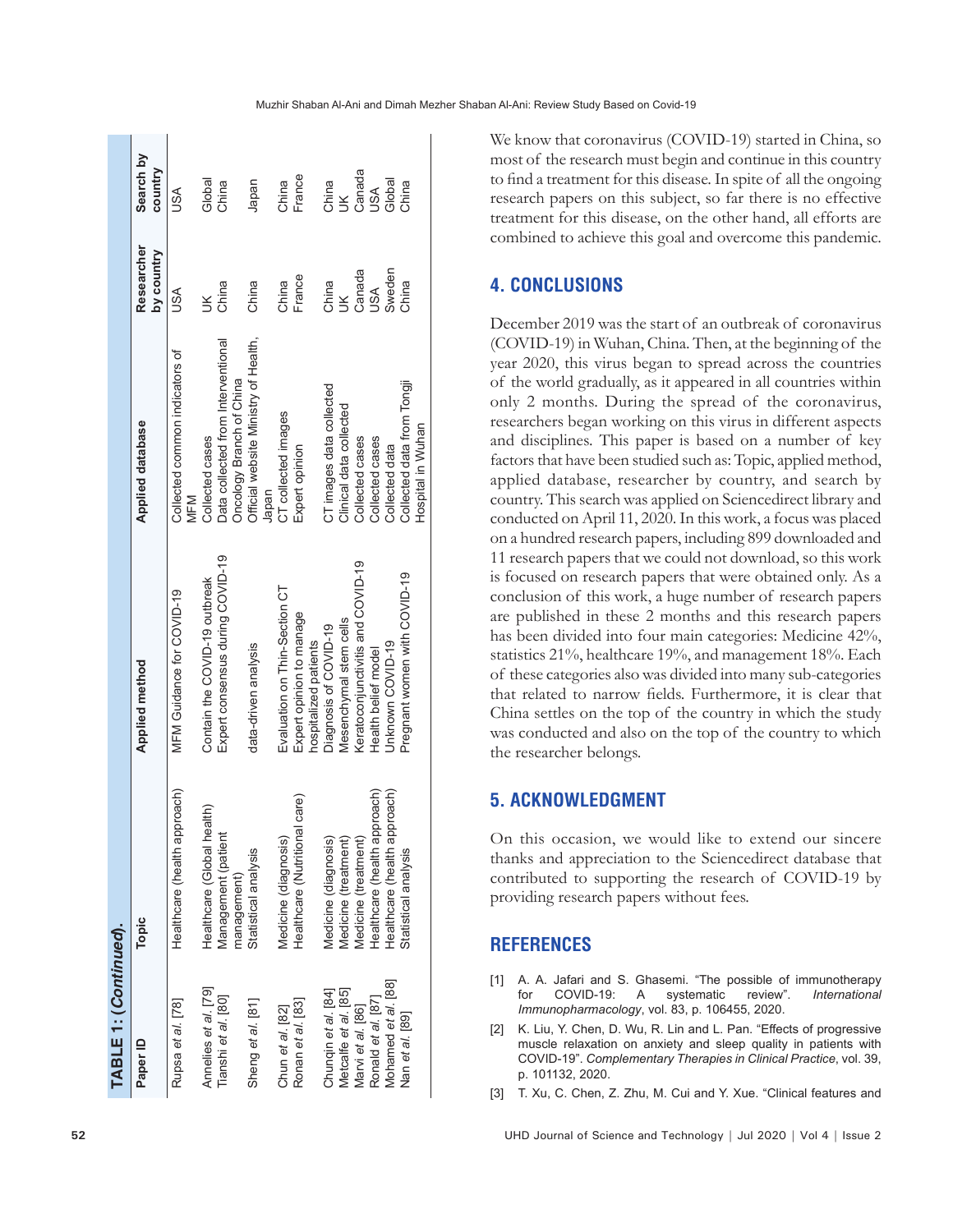dynamics of viral load in imported and non-imported patients with COVID-19". *International Journal of Infectious Diseases*, vol. 94, pp. 68-71, 2020.

- [4] S. Musa. "Hepatic and gastrointestinal involvement in coronavirus disease 2019 (COVID-19): What do we know till now"? *Arab Journal of Gastroenterology*, vol. 21, no. 1, pp. 3-8, 2020.
- [5] R. Djalante, R. Shaw and A. DeWit. "Building resilience against biological hazards and pandemics: COVID-19 and its implications for the Sendai framework". *Progress in Disaster Science*, vol. 6, p. 100080, 2020.
- [6] Z. Li, J. Ge, M. Yang, J. Feng and C. Yang. "Vicarious traumatization in the general public, members, and non-members of medical teams aiding in COVID-19 control". *Brain, Behavior, and Immunity*, vol. 88, pp. 916-919, 2020.
- [7] A. T. Day, D. J. Sher, R. C. Lee, J. M. Truelson and E. A. Gordin. "Head and neck oncology during the COVID-19 pandemic: Reconsidering traditional treatment paradigms in light of new surgical and other multilevel risks". *Oral Oncology*, vol. 105, p. 104684, 2020.
- [8] C. I. Wu, P. G. Postema, E. Arbelo, E. R. Behr and A. A. M. Wilde. "SARS-CoV-2, COVID-19 and inherited arrhythmia syndromes". *Heart Rhythm*, vol. 2020, p. 24, 2020.
- [9] V. López, T. Vázquez, J. Alonso-Titos, M. "Cabello and Grupo de Estudio GREAT. "Recommendations on management of the SARS-CoV-2 coronavirus pandemic (Covid-19) in kidney transplant patients". *Nefrología*, vol. 40, no. 3, pp. 265-271, 2020.
- [10] J. Chen, T. Qi, L. Liu, Y. Ling and H. Lu. "Clinical progression of patients with COVID-19 in Shanghai, China". *Journal of Infection*, vol. 80, no. 5, pp. e1-e6, 2020.
- [11] R. C. Pérez, S. Álvarez, L. Llanos, A. N. Ares and D. Díaz-Pérez. "Recomendaciones de consenso separ y aeer sobre el uso de la broncoscopia y la toma de muestras de la via respiratoria en pacientes con sospecha o con infeccion confirmada por Covid-19". *Archivos de Bronconeumologí*a, vol. 56, no. 2, pp. 19-26, 2020.
- [12] J. P. Escalera-Antezana, N. F. Lizon-Ferrufino, A. Maldonado-Alanoca, G. Alarcón-De-la-Vega and LANCOVID. "Clinical features of cases and a cluster of coronavirus disease 2019 (COVID-19) in Bolivia imported from Italy and Spain". *Travel Medicine and Infectious Disease*, vol. 35, p. 101653, 2020.
- [13] S. Ma, Z. Yuan, Y. Peng, J. Chen and G. Luo. "Experience and suggestion of medical practices for burns during the outbreak of COVID-19". *Burns*, vol. 46, no. 4, pp. 749-755, 2020.
- [14] L. Bai, D. Yang, X. Wang, L. Tong and F. Tan. "Chinese experts' consensus on the Internet of Things-aided diagnosis and treatment of coronavirus disease 2019 (COVID-19)". *Clinical eHealth*, vol. 3, pp. 7-15, 2020.
- [15] A. Mejean, M. Rouprêt, F. Rozet, K. Bensalah and Le Comité de Cancérologie de l'Association Française d'Urologie. "Recommandations CCAFU sur la prise en charge des cancers de l'appareil urogénital en période d'épidémie au Coronavirus COVID-19". *Progrès en Urologi*e, vol. 30, no. 5, pp. 221-231, 2020.
- [16] L. S. Wang, Y. R. Wang, D. W. Ye and Q. Q. Liu. "A review of the 2019 novel coronavirus (COVID-19) based on current evidence". *International Journal of Antimicrobial Agents*, vol. 55, no. 6, p. 105948, 2020.
- [17] K. Liu, W. Zhang, Y. Yang, J. Zhang and Y. Chen. "Respiratory rehabilitation in elderly patients with COVID-19: A randomized controlled study". *Complementary Therapies*, vol. 39, p. 101166, 2020.
- [18] C. Bao, X. Liu, H. Zhang, Y. Li and J. Liu. "COVID-19 computed
- UHD Journal of Science and Technology | Jul 2020 | Vol 4 | Issue 2 **53**

tomography findings: A systematic review and meta-analysis". *Journal of the American College of Radiology*, vol. 17, pp. 701-709, 2020.

- [19] A. D. Choi, S. Abbara, K. R. Branch, G. M. Feuchtner and R. Blankstein. "Society of cardiovascular computed tomography guidance for use of cardiac computed tomography amidst the COVID-19 pandemic". *Journal of Cardiovascular Computed Tomography*, vol. 14, no. 1, pp. 101-104, 2020.
- [20] P. Bansal, T. A. Bingemann, M. Greenhawt, G. Mosnaim and M. Shaker. Clinician wellness during the COVID-19 pandemic: Extraordinary times and unusual challenges for the allergist/ immunologist. *The Journal of Allergy and Clinical Immunology*, vol. 8, no. 6, pp. 1781-1790, 2020.
- [21] X. Jin, B. Pang, J. Zhang, Q. Liu and B. Zhang. "Core outcome set for clinical trials on coronavirus disease 2019 (COS-COVID)". *Engineering*, vol. 1, pp. 2-6, 2020.
- [22] D. Benvenuto, M. Giovanetti, L. Vassallo, S. Angeletti and M. Ciccozzi. "Application of the ARIMA model on the COVID-2019 epidemic dataset". *Data in Brief*, vol. 29, p. 105340, 2020.
- [23] Z. Chen, H. Fan, J. Cai, Y. Li and J. Sun. "High-resolution computed tomography manifestations of COVID-19 infections in patients of different ages". *European Journal of Radiology*, vol. 126, p. 108972, 2020.
- [24] J. Yang, Y. Zheng, X. Gou, K. Pu and Y. Zhou. "Prevalence of comorbidities in the novel Wuhan coronavirus (COVID-19) infection: A systematic review and meta-analysis". *International Journal of Infectious Diseases*, vol. 94, pp. 91-95, 2020.
- [25] Q. A. Ahmed and Z. A. Memish. "The cancellation of mass gatherings (MGs)? Decision making in the time of COVID-19". *Travel Medicine and Infectious Disease*, vol. 34, p. 101631, 2020.
- [26] S. M. Schneider, V. Albert, N. Barbier, D. Barnoud and P. Déchelotte. "Adaptations de la prise en charge des patients en nutrition artificielle a domicile au cours de l'épidémie virale COVID-19 en France: Avis du comite de nutrition a domicile de la societe francophone de nutrition clinique et metabolisme (SFNCM)". *Nutrition Clinique et Métabolism*e, vol. 34, no. 2, pp. 105-107, 2020.
- [27] W. Cao, Z. Fang, G. Hou, M. Han and J. Zheng. "The psychological impact of the COVID-19 epidemic on college students in China". *Psychiatry Research*, vol. 287, p. 112934, 2020.
- [28] S. S. Jean, P. I. Lee and P. R. Hsueh. "Treatment options for COVID-19: The reality and challenges". *Journal of Microbiology, Immunology and Infection*, vol. 53, no, 3, pp. 436-443, 2020.
- [29] C. A. Devaux, J. M. Rolain, P. Colson and D. Raoult. "New insights on the antiviral effects of chloroquine against coronavirus: What to expect for COVID-19"? *International Journal of Antimicrobial Agents*, vol. 55, no. 5, p. 105938, 2020.
- [30] A. Viswanath and P. Monga. "Working through the COVID-19 outbreak: Rapid review and recommendations for MSK and allied heath personnel". *Journal of Clinical Orthopaedics and Trauma*, vol. 11, no. 3, pp. 500-503, 2020.
- [31] X. Yin, L. Dong, Y. Zhang, W. Bian and H. Li. "A mild type of childhood Covid-19 a case report". *Radiology of Infectious Diseases*, in press, 2020.
- [32] S. C. Cheng, Y. C. Chang, Y. L. Fan Chiang, Y. C. Chien and Y. N. Hsu. "First case of coronavirus disease 2019 (COVID-19) pneumonia in Taiwan". *Journal of the Formosan Medical Association*, vol. 119, no. 3, pp. 747-751, 2020.
- [33] Q. Lin, S. Zhao, D. Gao, Y. Lou and D. He. "A conceptual model for the coronavirus disease 2019 (COVID-19) outbreak in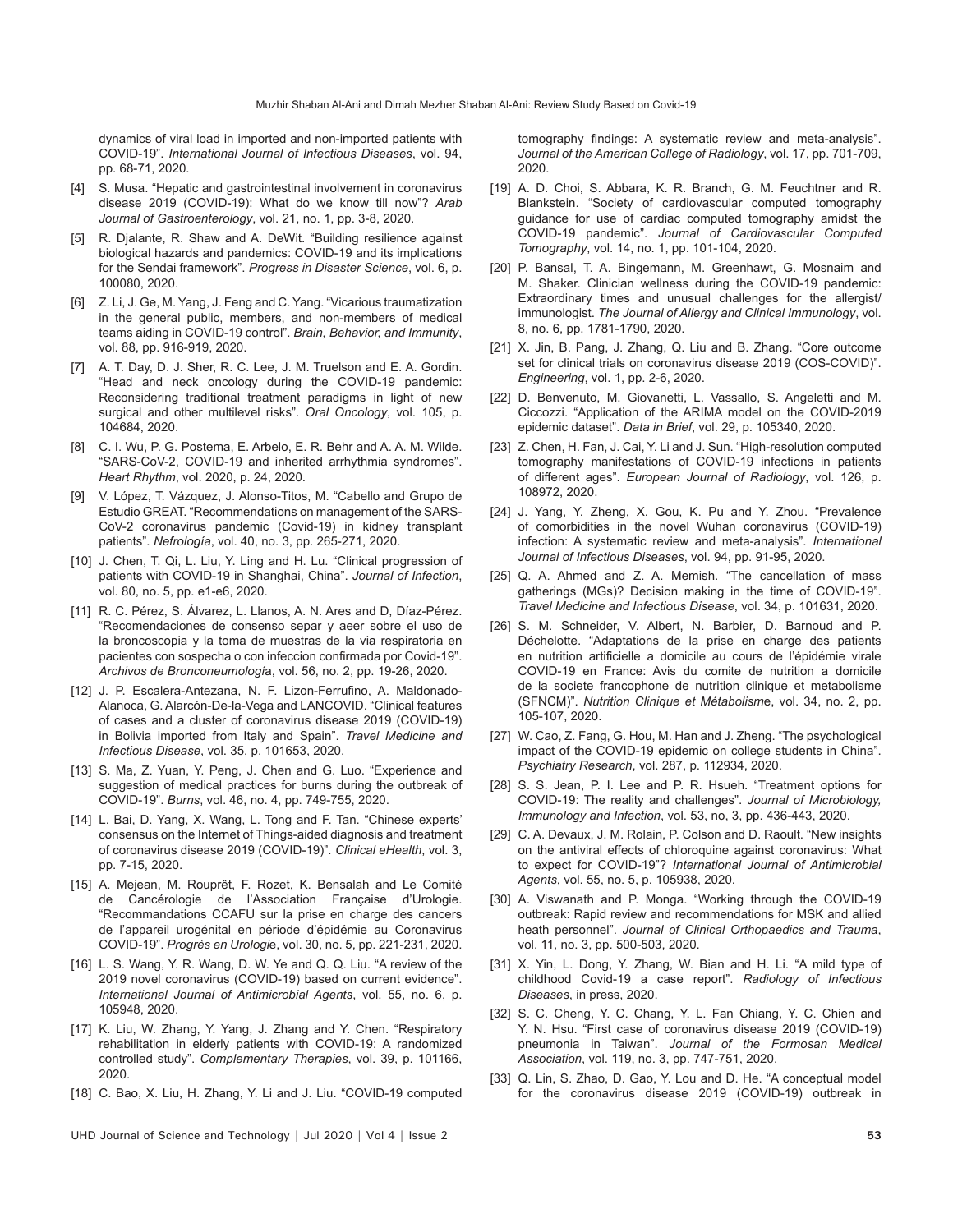Wuhan, China with individual reaction and governmental action". *International Journal of Infectious Diseases*, vol. 93, pp. 211-216, 2020.

- [34] K. Liu, Y. Chen, R. Lin and K. Han. "Clinical features of COVID-19 in elderly patients: A comparison with young and middle-aged patients". *Journal of Infection*, vol. 80, no. 6, pp. e14-e18, 2020.
- [35] P. Gautret, J. C. Lagier, P. Parola, V. T. Hoang and D. Raoult. "Hydroxychloroquine and azithromycin as a treatment of COVID-19: Results of an open-label non-randomized clinical trial". *International Journal of Antimicrobial Agents*, vol. 56, no. 1. p. 105949, 2020.
- [36] D. Wu and X. O. Yang. "TH17 responses in cytokine storm of COVID-19: An emerging target of JAK2 inhibitor Fedratinib". *Journal of Microbiology, Immunology and Infection*, vol. 53, no. 3. pp. 368-370, 2020.
- [37] P. Amariles, M. Ledezma-Morales, A. Salazar-Ospina and J. A. Hincapié-García. "How to link patients with suspicious COVID-19 to health system from the community pharmacies? A route proposal". *Research in Social and Administrative Pharmacy*, vol. 23, pp. 30248-30249, 2020.
- [38] W. H. Huang, L. C. Teng, T. K. Yeh, Y. J. Chen and P. Y. Liu. "2019 novel coronavirus disease (COVID-19) in Taiwan: Reports of two cases from Wuhan, China". *Journal of Microbiology, Immunology and Infection*, vol. 53, no. 3, pp. 481-484, 2020.
- [39] J. A. Tetro. "Is COVID-19 receiving ADE from other corona viruses"? *Microbes and Infection*, vol. 22, pp. 72-73, 2020.
- [40] L. Ferguson and D. Barham. "Palliative care pandemic pack: A specialist palliative care service response to planning the COVID-19 pandemic". *Journal of Pain and Symptom Management*, vol. 60, no. 1, pp. e18-e20, 2020.
- [41] M. T. ul Qamar, S. M. Alqahtani, M. A. Alamri and L. L. Chen. "Structural basis of SARS-CoV-2 3CLpro and anti-COVID-19 drug discovery from medicinal plants". *Journal of Pharmaceutical Analysis*, vol. 1, pp. 1-9, 2020.
- [42] W. Ying, Y. Qian and Z. Kun. "Drugs supply and pharmaceutical care management practices at a designated hospital during the COVID-19 epidemic". *Research in Social and Administrative Pharmacy*, vol. 1, pp. 1-4, 2020.
- [43] A. Nahama, R. Ramachandran, A. F. Cisternas and H. Ji. "The role of afferent pulmonary innervation in poor prognosis of acute respiratory distress syndrome in COVID-19 patients and proposed use of resiniferatoxin (RTX) to improve patient outcomes in advanced disease state: A review". *Medicine in Drug Discovery*, vol. 5, p. 100033, 2020.
- [44] W. C. Roda, M. B. Varughese, D. Han and M. Y. Li. "Why is it difficult to accurately predict the COVID-19 epidemic"? *Infectious Disease Modelling*, vol. 52020, pp. 271-281, 2020.
- [45] N. Y. Lee, C. W. Li, H. P. Tsai, P. L. Chen and W. C. Ko. "A case of COVID-19 and pneumonia returning from Macau in Taiwan: Clinical course and anti-SARS-CoV-2 IgG dynamic". *Journal of Microbiology, Immunology and Infection*, vol. 53, no. 3, pp. 485- 487, 2020.
- [46] K. Prem, Y. Liu, T. W. Russell, A. J. Kucharski and P. Klepac. "The effect of control strategies to reduce social mixing on outcomes of the COVID-19 epidemic in Wuhan, China: A modelling study". *The Lancet*, vol. 1, pp. 1-6, 2020.
- [47] P. Dashraath, W. J. L. Jeslyn, L. M. X. Karen, L. L. Min and S. L. Lin. "Coronavirus disease 2019 (COVID-19) pandemic and pregnancy". *American Journal of Obstetrics and Gynecology*, vol. 222, no. 6, pp. 521-531, 2020.
- [48] J. J. Tuech, A. Gangloff, F. Di Fiore, P. Michel and L. Schwarz. "Strategy for the practice of digestive and oncological surgery during the Covid-19 epidemic". *Journal of Visceral Surgery*, vol. 157, pp. S7-S12, 2020.
- [49] M. Y. Yen, J. Schwartz, S. Y. Chen, C. C. King and P. R. Hsueh. "Interrupting COVID-19 transmission by implementing enhanced traffic control bundling: Implications for global prevention and control efforts". *Journal of Microbiology, Immunology and Infection*, vol. 53, no. 3, pp. 377-380, 2020.
- [50] C. Guerci, A. Maffioli, A. A. Bondurri, L. Ferrario and P. Danelli. "Covid-19: How can a department of general surgery survive to a pandemic? *Surgery*, vol. 167, no. 6, pp. 909-911, 2020.
- [51] E. Driggin, M. V. Madhavan, B. Bikdeli, T. Chuich and S. A. Parikh. "Cardiovascular considerations for patients, health care workers, and health systems during the coronavirus disease 2019 (COVID-19) pandemic". *Journal of the American College of Cardiology*, vol. 75, no. 18, pp. 2352-2371, 2020.
- [52] Y. Cheng, R. Luo, K. Wang, M. Zhang and G. Xu. "Kidney disease is associated with in-hospital death of patients with COVID-19". *Kidney International*, vol. 97, no. 5, pp. 829-838, 2020.
- [53] D. Ivanov. "Predicting the impacts of epidemic outbreaks on global supply chains: A simulation-based analysis on the coronavirus outbreak (COVID-19/SARS-CoV-2) case". *Transportation Research Part E: Logistics and Transportation Review*, vol. 136, p. 101922, 2020.
- [54] S. Sun, K. Yu, Z. Xie and X. Pan. "China empowers Internet hospital to fight against COVID-19". *Journal of Infection*, vol. 81, no. 1, pp. e67-e68, 2020.
- [55] L. Li, Z. Yang, Z. Dang, C. Meng and Y. Shao. "Propagation analysis and prediction of the COVID-19". *Infectious Disease Modelling*, vol. 52020, pp. 282-292, 2020.
- [56] C. C. Lai, T. P. Shih, W. C. Ko, H. J. Tang and P. R. Hsueh. "Severe acute respiratory syndrome coronavirus 2 (SARS-CoV-2) and coronavirus disease-2019 (COVID-19): The epidemic and the challenges". *International Journal of Antimicrobial Agents*, vol. 55, no. 3, 105924, 2020.
- [57] W. Tan and J. Aboulhosn. "The cardiovascular burden of coronavirus disease 2019 (COVID-19) with a focus on congenital heart disease". *International Journal of Cardiology*, vol. 309, pp. 70-77, 2020.
- [58] S. Zhao, K. Ling, H. Yan, L. Zhong and X. Chen. "Anesthetic management of patients with COVID 19 infections during emergency procedures". *Journal of Cardiothoracic and Vascular Anesthesia*, vol. 34, no. 5, pp. 1125-1131, 2020.
- [59] X. Hong, J. Xiong, Z. Feng and Y. Shi. "Extracorporeal membrane oxygenation (ECMO): Does it have a role in the treatment of severe COVID-19"? *International Journal of Infectious Diseases*, vol. 94, pp. 78-80, 2020.
- [60] K. Xu, X. Lai and L. Zheng. "Suggestions on the prevention of COVID-19 for health care workers in department of otorhinolaryngology head and neck surgery". *World Journal of Otorhinolaryngology Head and Neck Surgery*, vol. 1, pp. 1-3, 2020.
- [61] Z. Song, Y. Hu, S. Zheng, L. Yang and R. Zhao. "Hospital pharmacists' pharmaceutical care for hospitalized patients with COVID-19: Recommendations and quidance from clinical experience". *Research in Social and Administrative Pharmacy*, vol. 1, pp. 1-27, 2020.
- [62] M. Guckenberger, C. Belka, A. Bezjak, J. Bradley and D. Palma. "Practice recommendations for lung cancer radiotherapy during the COVID-19 pandemic: An ESTRO-ASTRO consensus statement".